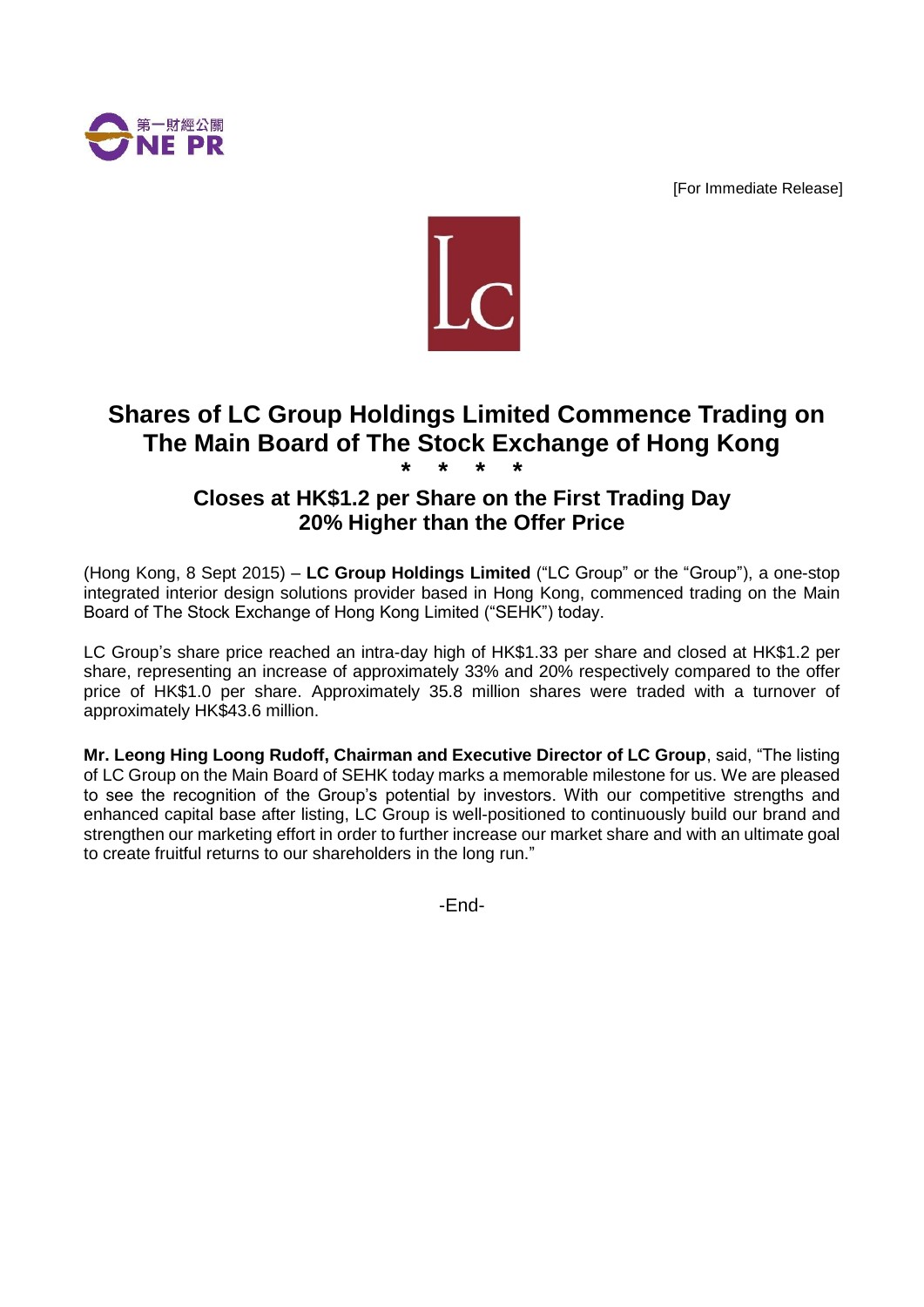*Shares of LC Group Holdings Limited Commence Trading on The Main Board of The Stock Exchange of Hong Kong 8 Sept 2015*

### **Photo caption:**

#### *Photo 1*



**Mr. Leong Hing Loong Rudoff (left), Chairman and Executive Director of LC Group**, presents a souvenir to Ms. Helen Zee, Listing Committee member of Hong Kong Exchanges and Clearing Limited.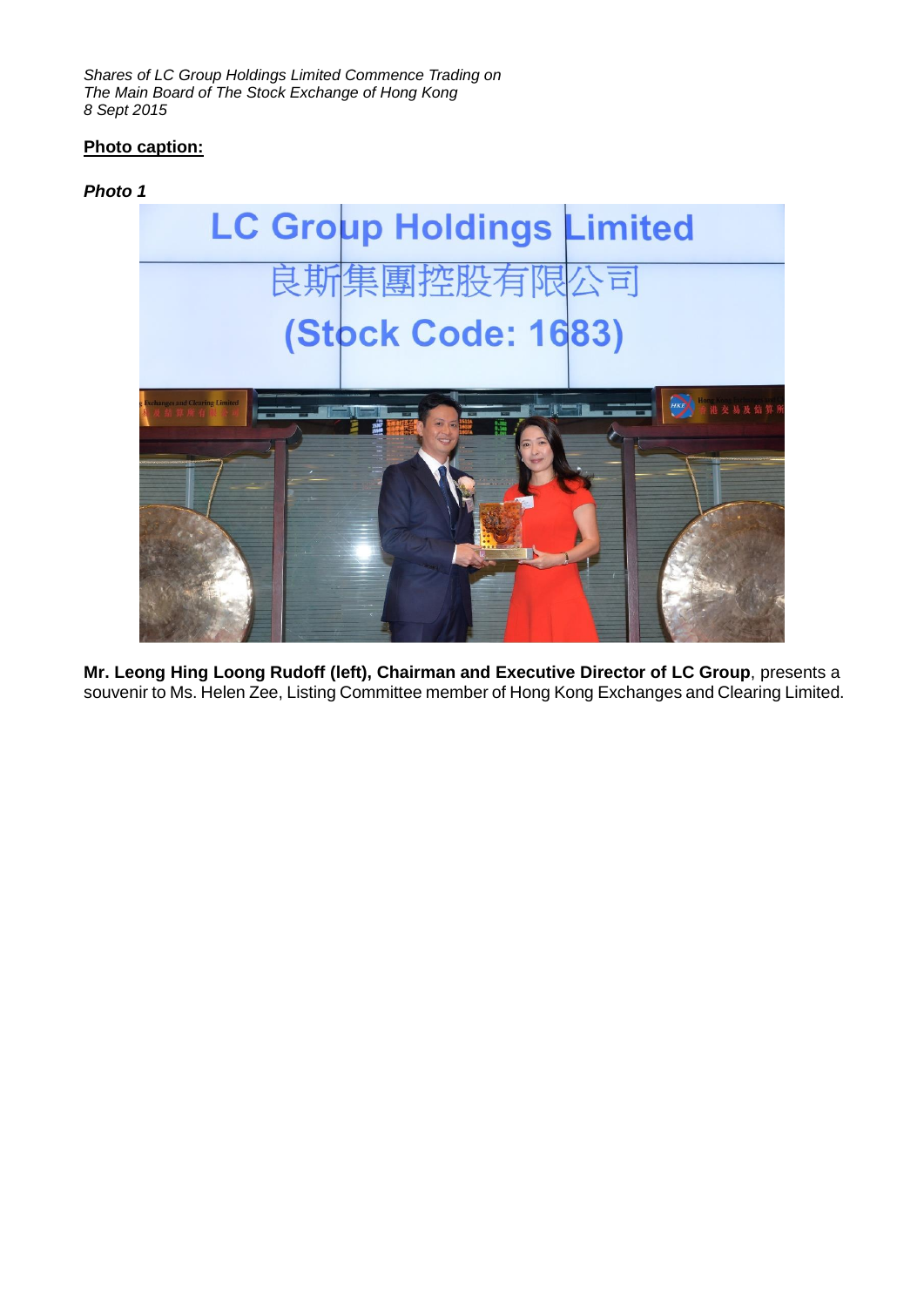*Shares of LC Group Holdings Limited Commence Trading on The Main Board of The Stock Exchange of Hong Kong 8 Sept 2015*

## *Photo 2*



## **From left to right**

| 1 <sub>1</sub> | Hong Kong Exchanges and                            | Vice President,                                 | Mr. Michael Chan     |
|----------------|----------------------------------------------------|-------------------------------------------------|----------------------|
|                | <b>Clearing Limited</b>                            | <b>Client Business Development</b>              |                      |
| 2.             | Hong Kong Exchanges and                            | Managing Director, IPO Transactions             | Ms. Grace Kan        |
|                | <b>Clearing Limited</b>                            | Department, Listing Division                    |                      |
| 3.             | <b>LC Group Holdings Limited</b>                   | <b>Associate Director</b>                       | Ms. Kho Ngai Wah     |
| 4.             | <b>LC Group Holdings Limited</b>                   | Company Secretary & Chief Financial<br>Officer  | Mr. Cheng Chun Shing |
| 5.             | <b>LC Group Holdings Limited</b>                   | <b>Executive Director</b>                       | Mr. Steven Shih      |
| 6.             | <b>Pacific Foundation</b>                          | <b>Chairman &amp; Executive Director</b>        | Mr. Benson Lo        |
|                | <b>Securities Limited</b>                          |                                                 |                      |
| 7.             | LC Group Holdings Limited                          | <b>Chairman &amp; Executive Director</b>        | Mr. Rudoff Leong     |
| 8.             | <b>LC Group Holdings Limited</b>                   | <b>Executive Director &amp; Chief Executive</b> | Ms. Christina Chew   |
|                |                                                    | Officer                                         |                      |
| 9.             | Hong Kong Exchanges and                            | <b>Listing Committee Member</b>                 | Ms. Helen Zee        |
|                | <b>Clearing Limited</b>                            |                                                 |                      |
| 10.            | <b>LC Group Holdings Limited</b>                   | Independent Non-executive Director              | Mr. Hamilton Tang    |
| 11.            | <b>LC Group Holdings Limited</b>                   | Independent Non-executive Director              | Mr. Ho Hin Yip       |
| 12.            | <b>LC Group Holdings Limited</b>                   | <b>Associate Director</b>                       | Ms. Paula Chan       |
| 13.            | <b>Ample Capital Limited</b>                       | <b>President</b>                                | Mr. Howard Tang      |
| 14.            | Hong Kong Exchanges and<br><b>Clearing Limited</b> | Head, Client Business Development               | Mr. Tae Yoo          |